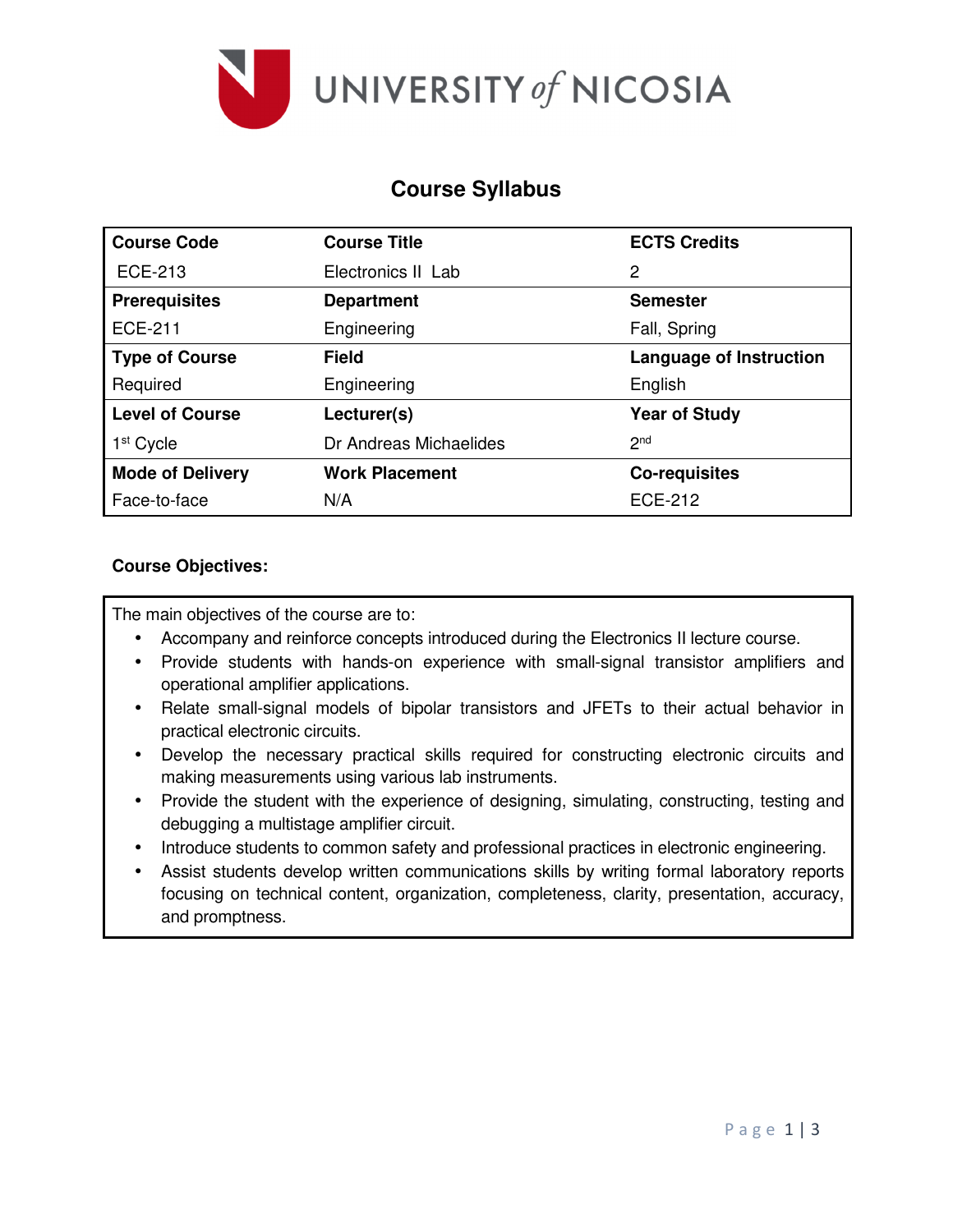

## **Learning Outcomes:**

After completion of the course students are expected to:

- Demonstrate the ability to use standard laboratory instruments and equipment for building, troubleshooting and measuring the small-signal performance of electronic circuits containing transistors and operational amplifiers.
- Measure and record specific parameters to obtain accurate results containing sufficient details that enable analysis.
- Possess the ability to analyze and design standard transistor amplifiers for low, mid-band and high frequency applications.
- Apply the op-amp as a building block for a multitude of applications.
- Demonstrate critical reasoning and problem solving abilities through the use of software tools to simulate and troubleshoot the dc and small-signal operation of fundamental electronic amplifier circuits.
- Work individually on a direct coupled multistage BJT amplifier design project to employ and demonstrate acquired knowledge on setting bias points for each stage and meeting various ac specifications.
- Communicate their experimental work and findings effectively in written form through a scientific laboratory report.
- Exchange and interact effectively with other students in small teams in ways that contribute to developing working relationships and the achievement of common goals.
- Demonstrate laboratory safety.
- Manage efficiently the use of time and other resources to complete experiments.

## **Course Content:**

- Laboratory safety guidelines
- Effective technical report writing techniques

#### Experiments on:

- Common Base Amplifier
- Common Emitter Amplifier
- Common Collector Amplifier
- h Parameters
- RC Coupled Multistage Amplifier & Darlington Pair Amplifier
- Operational Amplifier/Summation, Integration and Differentiation
- Lower Cutoff Frequency
- Upper Cutoff Frequency
- JFET Amplifier
- Comparators